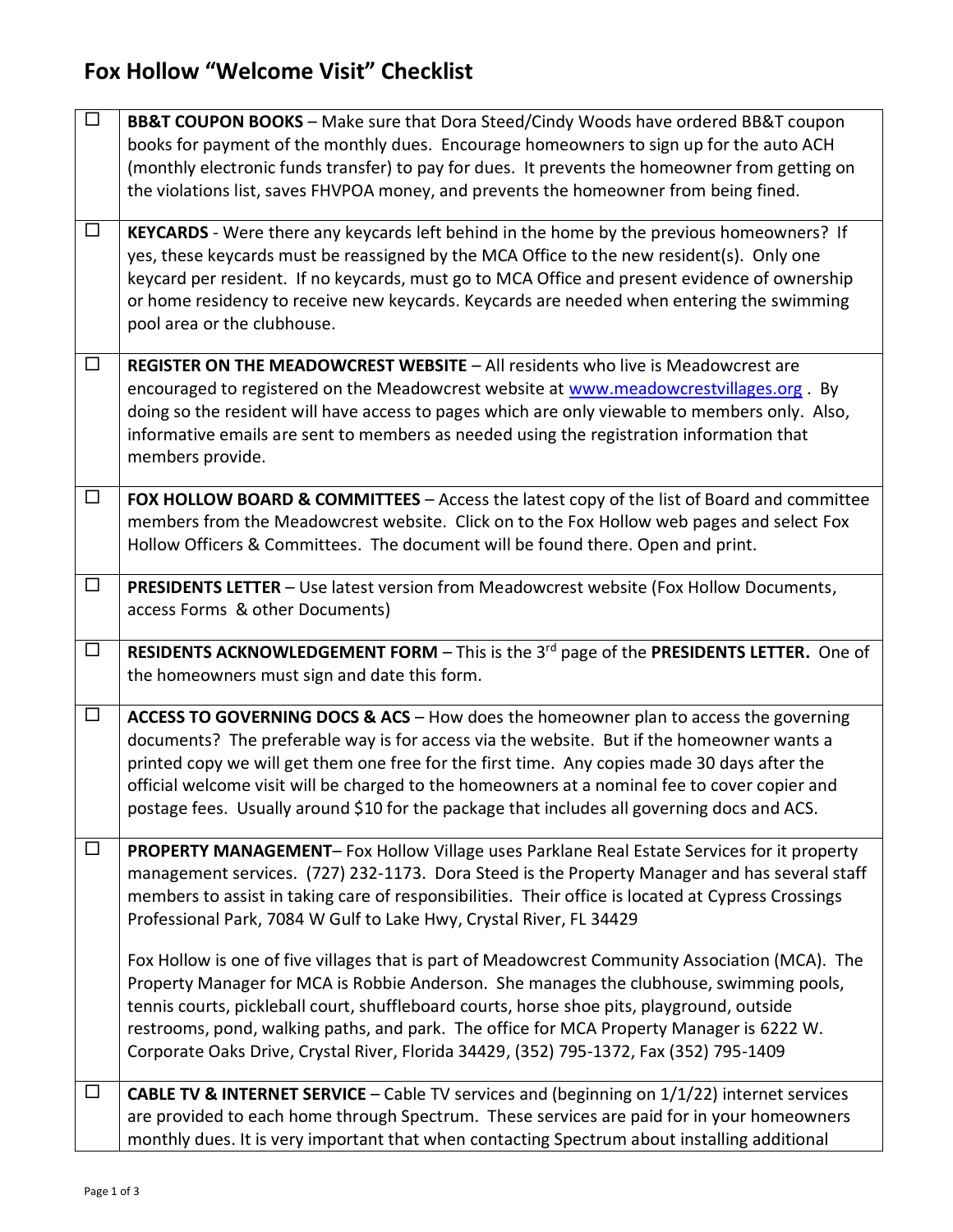## **Fox Hollow "Welcome Visit" Checklist**

|        | services, reporting problems with current services, or asking questions about you your personal<br>Spectrum invoice (if you subscribe to additional services) that you always call this phone number:<br>1-833-697-7328. This phone number is the Meadowcrest Bulk Rate Customer Service line. By<br>using this number always you assure that the questions and issues you have will be addressed<br>appropriately by people knowledgeable about our service agreement. Do not call any Spectrum<br>phone numbers listed on invoices, advertisements, etc. as the information you received may be<br>incorrect. |
|--------|-----------------------------------------------------------------------------------------------------------------------------------------------------------------------------------------------------------------------------------------------------------------------------------------------------------------------------------------------------------------------------------------------------------------------------------------------------------------------------------------------------------------------------------------------------------------------------------------------------------------|
| $\Box$ | SPECIFIC RULES OF INTEREST-Mention these rules that are of general interest to all<br>homeowners:                                                                                                                                                                                                                                                                                                                                                                                                                                                                                                               |
|        | Any changes to the outside of the home or to landscaping require an approved DABRF.<br>Е                                                                                                                                                                                                                                                                                                                                                                                                                                                                                                                        |
|        | No trucks, motorhomes, campers, or motorcycles parked overnight on driveway. SUVs are not<br>п<br>considered trucks. Homeowner must request a parking pass for any overnight visitors or home<br>improvement companies leaving truck/trailer in driveway overnight. Parking pass is requested<br>through DAB.                                                                                                                                                                                                                                                                                                   |
|        | No parking on the road overnight.<br>п                                                                                                                                                                                                                                                                                                                                                                                                                                                                                                                                                                          |
|        | No parking on lawns at any time.<br>Е                                                                                                                                                                                                                                                                                                                                                                                                                                                                                                                                                                           |
|        | All pets on a leash when outdoors. Pet owners pick up after their pets and bring the waste<br>п<br>home to dispose of. Some homeowners do not want pets on their property and have a symbol<br>posted in their lamppost lights. Pet owners are to be aware of this symbol and behave as a<br>good neighbor.                                                                                                                                                                                                                                                                                                     |
|        | Post light is to be on during evening hours until daylight.<br>Е                                                                                                                                                                                                                                                                                                                                                                                                                                                                                                                                                |
|        | If you get a violation letter, don't take it personally. An HOA is required by Florida law to<br>п<br>enforce its deed restrictions. Village inspections and any resulting violation letters are<br>handled by Parklane. Most violations are for small fixable issues such dirty driveway or soffits,<br>bare areas in lawn, or dead plant life, etc. If you have questions or issues with addressing a<br>violation sent to you, contact Parklane directly to discuss.                                                                                                                                         |
| $\Box$ | TRASH/RECYCLING COLLECTION - Collection day is Friday. Bins out by curb by 8 AM. Can put<br>bins out the night before no earlier than 7 PM. Orange top bin for trash and blue top bin for<br>recycling. No plastic or glass in recycling bins. Bins are owned by Florida Environment Express<br>(FEE). Each bin has a unique number that is assigned to a specific address. Do not swap ins with<br>neighbors. You might get charged from FEE if your assigned bin goes missing. FEE observes<br>certain holidays which are communicated via email to Meadowcrest website registered<br>homeowners.             |
| $\Box$ | <b>LANDSCAPE SERVICES</b> - Greenforest Landscaping (Nelson Lopez) provides the following services<br>to our villages: lawn mowing, shrub trimming, tree trimming (up to 15 feet), and fertilization and<br>insect pest spraying. If you have any issues with landscape services, please contact Parklane to<br>have your request or complaint documented and followed up on.                                                                                                                                                                                                                                   |